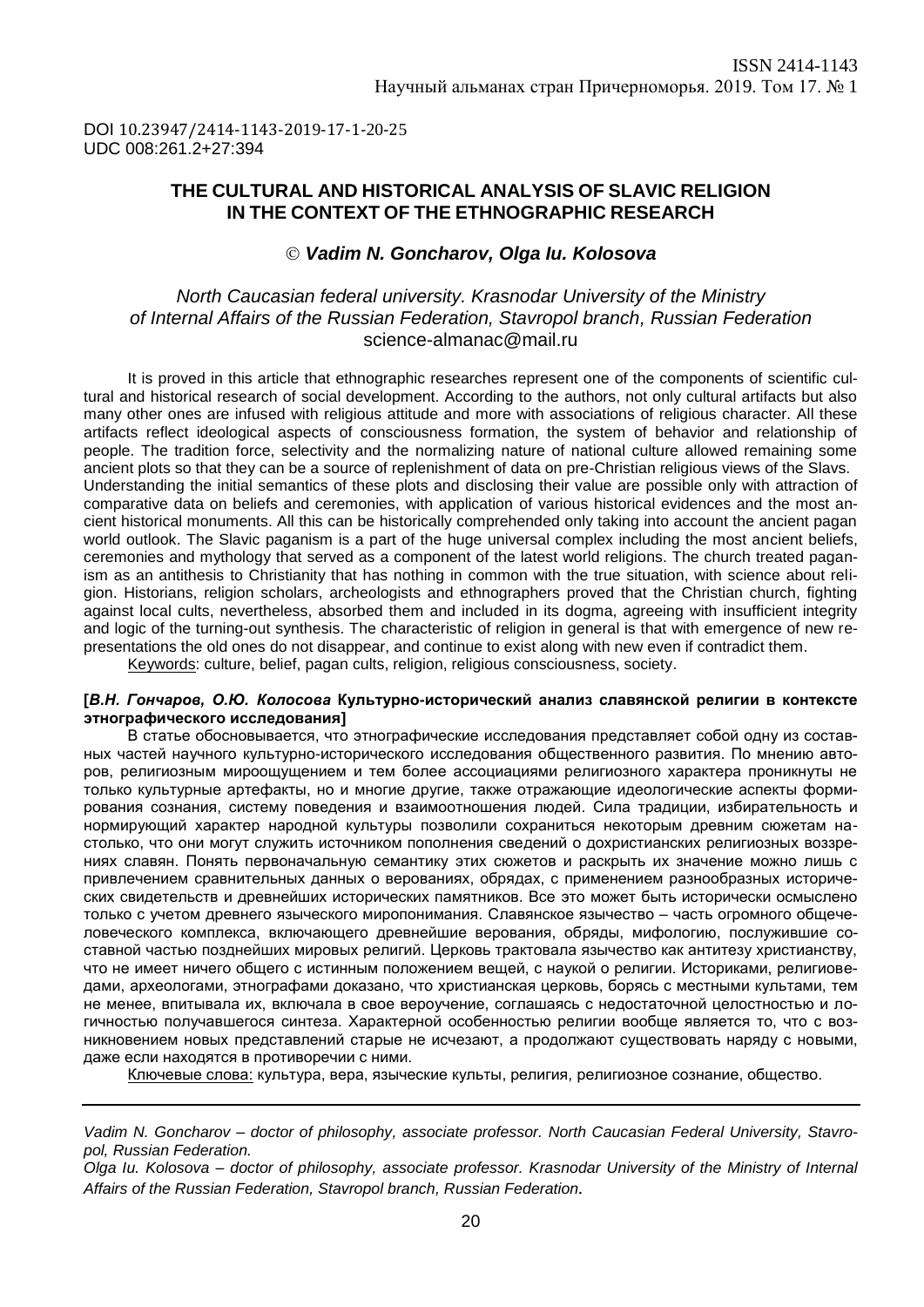*Гончаров Вадим Николаевич – доктор философских наук, доцент. Северо-Кавказский федеральный университет, Ставрополь, Российская Федерация.*

*Колосова Ольга Юрьевна – доктор философских наук, доцент. Краснодарский университет Министерства внутренних дел Российской Федерации, Ставропольский филиал, Ставрополь, Российская Федерация.*

If the ethnographic source is a product of human labor, then the information is surely coded in it. This information anyway, to a greater or lesser extent, directly or indirectly, reflects various sides of historical process of social development, "provides education of the positive attitude towards cultural distinctions" indirectly [3, pp. 7-10]. To understand all this variety, it is necessary to investigate the subject in different cultural and historical aspects, at the different levels, with application of methods of different sciences, depending on the research aims.

By means of data of ethnographic researches, it is possible to approach fuller understanding of some parties of history of pre-Christian religious views of the Slavs "in relation to theoretical problems of the research of religion" [5, pp.15-19]. Their semantics always reflects elements of the world outlook, synchronous with the time of their emergence. Chronologically late phenomena can be earlier, explaining the origin and development of chronologically previous phenomena. In ethnographic literature it was indicated the fact that, for example, life of the people is a source for studying of history of development of pre-Christian representations of people repeatedly. It makes up an integral part of information of an ethnographic source. As it was noted by many researchers, it is the result of collective creativity, it is inseparably linked with the historical fate of these or those peoples and it is a full-fledged historical source. The ethnography allows reconstructing some phenomena of the previous eras to some extent. In this plan, the studying, in particular, of works of amateur and folk arts is of great interest.

Using the works of amateur and folk arts it is possible to give an idea of the agrarian nature of pre-Christian beliefs of the Slavs, of a pantheon of gods, that is of a polytheistic stage of religious consciousness in the studying of which " […] the important place is taken by the questions connected with the gnosiological status of religion" [11, pp. 31-34].

The arguments of widespread in the past and the occurring still orthodox concepts of historical process have a certain value in the world outlook aspect. Dialectically materialistic interpretation of information of the specified sources makes a contribution to the development of historical process in the works of the orthodox theologians treating, in particular, the introduction of Christianity in Kievan Rus' as the act of pagans' education. The fact of preservation of pagan representations among the nation contradicts the concept of Christianity as a revelation religion. Modern divinity, "emphasizing the influence on the philosopher of the theological ideas of Orthodoxy" [6, pp. 29-31], notes "the influence of Orthodoxy on the formation of the Russian culture" [9, pp. 39-44], seeks to clean the religion from the connection with primitive beliefs and to bring mystical sources of its emergence to the forefront. "Without … fundamentals of divinity, it is impossible to study the emergence of any field of social sciences and the person" [10, pp. 82-89]. The problem of genesis of a religious form of consciousness and the display of stages of development of the last in the light of modern discoveries therefore are essential. The scientific character can and has to operate in the questions of origin and early forms of religion with the materials of traditional, in Christianity beliefs and cults, substantiated, in particular, in ethnographic sources. The scientific character can and has to operate in the questions of origin and early forms of religion with the materials of traditional, in Christianity beliefs and cults, substantiated, in particular, in ethnographic sources. The interpretation of information of ethnographic sources provides also a possibility of the research of reli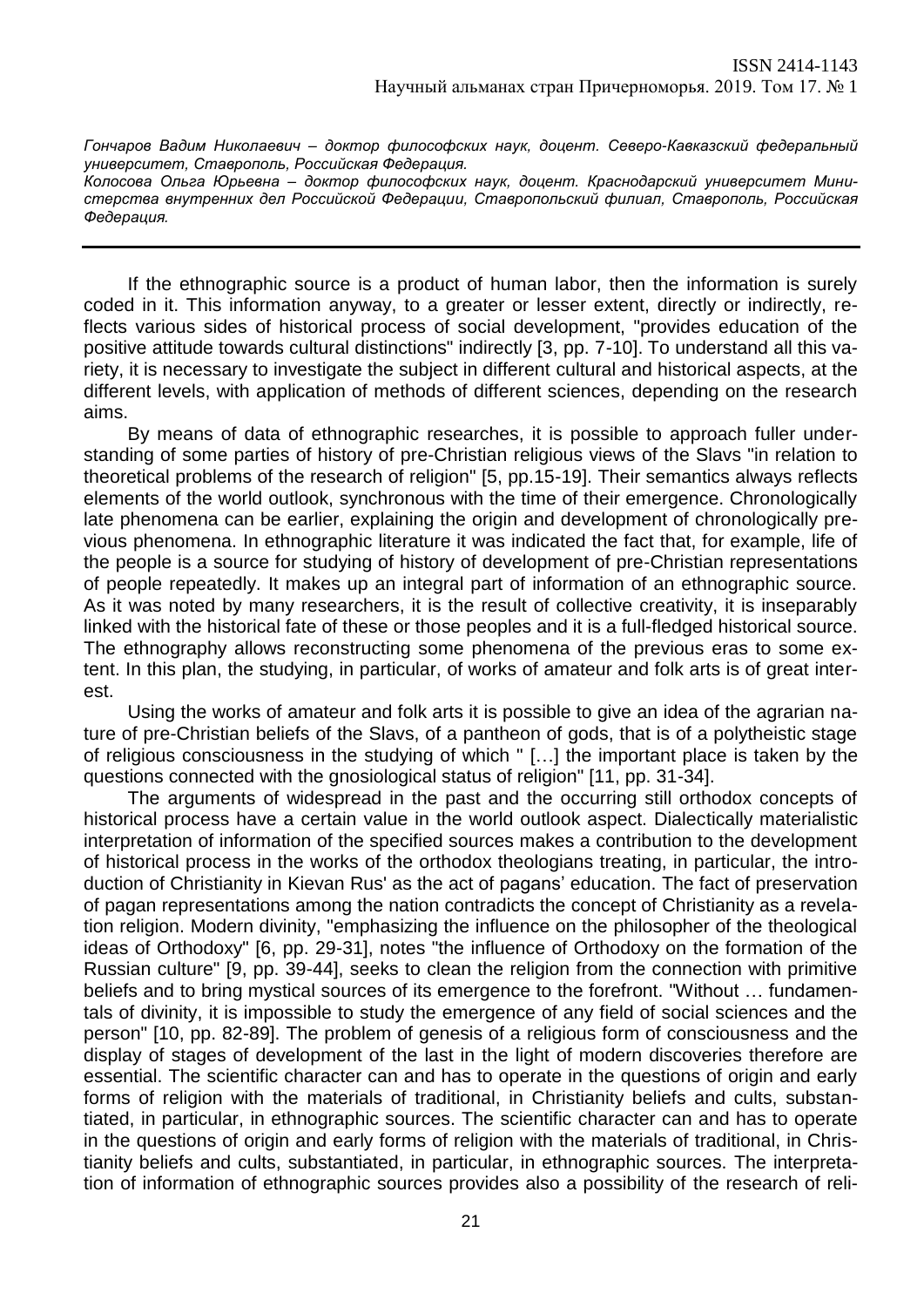gion not only in its early, but also in the modern forms keeping archaic fragments of religious representations and syncretism of national religious consciousness in general, which "are the forms of spiritual and practical development of the world, which express the valuable attitude of the person towards the reality" [4, pp. 9-12].

The amateur and folk arts owing to the ability to keep the most ancient motives are widely used by science as a source on studying of mythological views and beliefs of the people at early stages of its historical development. Such possibility of its use for clarification of the world outlook of people of the past is very interesting, because for the disclosure of this important subject there is a limited circle of other sources. Owing to the specific ability to reflect ancient mythological ideas and beliefs it can supply with the fullest information on this matter. The difficult ideas and views of nature, society and person sometimes are behind the certain plot. Investigating the plot, it is possible to receive data on the world outlook of people of the previous eras. The plot can also be used as a source of information for the solution of many other problems.

Archeologists, ethnographers, historians of culture and art critics pointed to the link of the plots connected with folk art with pre-Christian beliefs repeatedly. The historiography of this problem was already considered in domestic literature therefore there is no need to discuss it in details. Speaking about the pre-revolutionary period, it is possible to note that it was time of accumulation of the facts and the beginning of their judgment. In Soviet period the new stage of studying of folk art is noted, first of all, by the new methodology of researches. Researches in Soviet period are noted by the aspiration to historicism. In the majority of works the availability of the so-called archaic layer of researches which is the most informative for the history of pre-Christian beliefs of the Slavs is noted. The quite big circle of plots and motives enters this conventional classification unit (the geometrical, vegetational, zoomorphic motives, the plots with anthropomorphous images). As a rule, the certain plots and motives differ in style, on the equipment, in color. The lines which are steadily repeating in different options of archaic layer allow considering the considered directions deeply traditional, connected on the basis with ancient religious mythological ideas of the Slavs.

Pagan semantics is connected with religious and magic representations, with agrarian nature of pre-Christian beliefs of the Slavs. The agricultural communal religion made the dominating form of beliefs and a cult among the Slavic tribes before Christianization. The special place in this system belonged to the represented forces of nature in many respects defining wellbeing of the farmer. After the Christianization of Kievan Rus' the cult of the great gods, the highest mythology, was the least steady, however did not disappear completely. The church combated pagan cults, and they merged in life with Orthodoxy, making a peculiar complex of syncretic representations, reflecting only a particle of this complex, only some elements of the ancient pagan world outlook, their part, the least dangerous for the dominating religion. The church messages confirm effectiveness of pagan beliefs among the population at that time.

As we know, the incessant convertibility is peculiar to the folk art; its motives during centuries-old life are exposed to processing. Nevertheless, the archaic plots which reached our time in a set of options allow to reveal and track the stability of certain lines and to see in them some repeating common places.

Addressing those samples which are the most characteristic for the archaic type or close to it, it is necessary to consider them in terms of the motives and images close to the pagan world outlook. Comparison of plots to ceremonies shows their considerable proximity. The Russian calendar`s holidays reflect more ancient stage of anthropomorphize of religious images. They had arisen before the differentiated ideas of deities developed. Using written sources of ceremonial holidays in reconstruction, it is possible not only to give information on pre-Christian representations of the Slavs, but also to tell, to some extent, about the evolution of these representations which was reflected in semantics of sources of different types.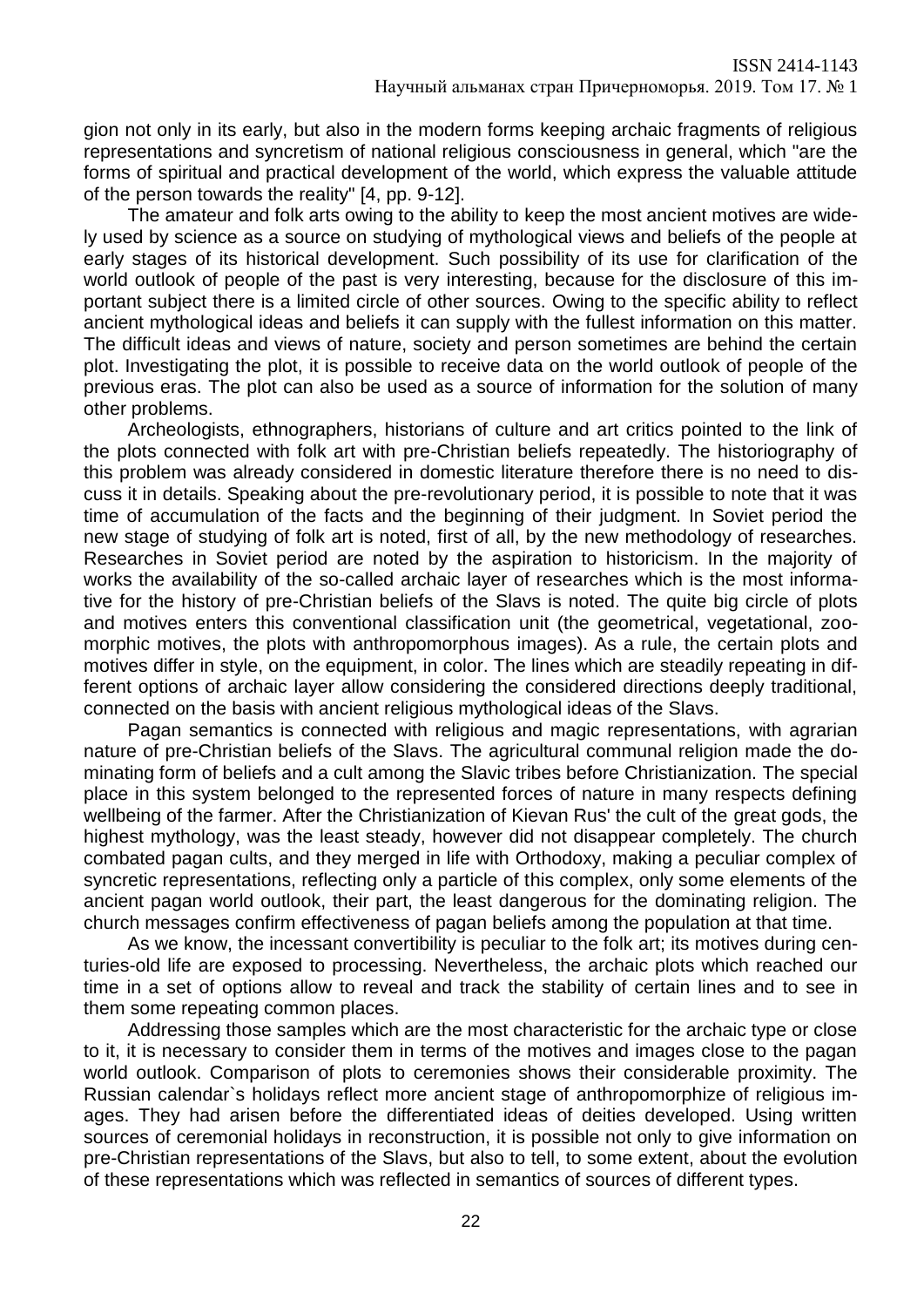Discovering a perfect analogy of images with the Slavic gods, obviously, does not matter. Proceeding from that concrete material and also from the extensive literature on this subject it is possible to plan the general way of the development of mythological ideas and to show the stages of evolution of ideas of the pagan deity.

The stability of the anthropomorphous image has undoubted connection with a complex of the pagan religious views. Archaeological and ethnographic parallels show that the main construction material of the East Slavs, except for the southern steppe areas, as we know, was a tree promoting the formation of the image as to the characteristic phenomenon in art. The special role of a tree in everyday life of the Slavic people allows speaking even about a wooden century of the Slavs, meaning not only a utilitarian role of a tree, the main material of construction, production of instruments of labor, but also its specific situation in various ideological constructions. The special role of a birch and an oak is noted in early religious views of the Slavs. All the complex of spring ceremonialism among Russian people was connected with a cult of a birch. The generalizing, symbolical image of a tree, a world tree, served as the embodiment of the concept of the structure of the Universe. Realization in this image of such important categories as idea of space, time, life and death could not but be reflected in the whole complex of the cultural phenomena.

It is important to note the big semantic meaning of an archaic layer. The system of symbolical images expressed concrete natural phenomena in the abstracted form. The feature of the archaic type is not only their saturation with solar signs and space symbols, but also with vegetational motives. The space value of these pagan symbols is disclosed on a set of examples of art of the people of Eurasia and other regions.

Speaking about semantics of the archaic layer, it is necessary to emphasize that not only mythological ideas about the world, but also that positive experience which was gained by the mankind, were reflected in it. Two very important and essential complexes of the concepts, produced as a result of judgment of life experience, arose and were created in extreme antiquity. The first is a concept of geographical coordinates. The concept of recurrence of time was the second important concept.

The possibility of attributions of ethnographic researches gives the grounds for fuller disclosure of the subject connected with genesis of religious views of the Slavs. Approaching studying of sense of images of archaic type, there is an opportunity to consider them not as a senseless set of elements but as a system of views of ancient centuries. Using these researches, it is possible to approach fuller understanding of some sides of history of pre-Christian religious views of the Slavs. However, the inclusion of a wider historical and cultural context is required that is possible when carrying out the certain parallels by its comparison to other sources of different types, first of all to the archaeological sources. Any little serious reconstruction of history of primitive society demands the synthesis of the facts of ethnography, archeology and others, social and natural sciences, adjacent to them.

The main aim is the extraction of necessary information from the studied sources. On the basis of the analysis of information obtained during the studying, there is an opportunity to judge the religious views, enough remote from us in time, the world outlook and some other features of culture of the society, performing numerous functions. There is "a necessity of consideration … of these functions and a disposition of social structures" [2, pp. 168-177]. This, to some extent, can be used for reconstruction of both social development, and the personality [7, pp. 15-18] in the context of "formation of new social reality" [8, pp. 64-68]. For illumination of the specified questions it is important to choose objects having the greatest informational content.

In the context of the social and philosophical research of religious forms of society development the following subjects can be disclosed: genesis of religious representations of the Slavs; the agrarian nature of pagan beliefs of the Slavs, including an embodiment of forces of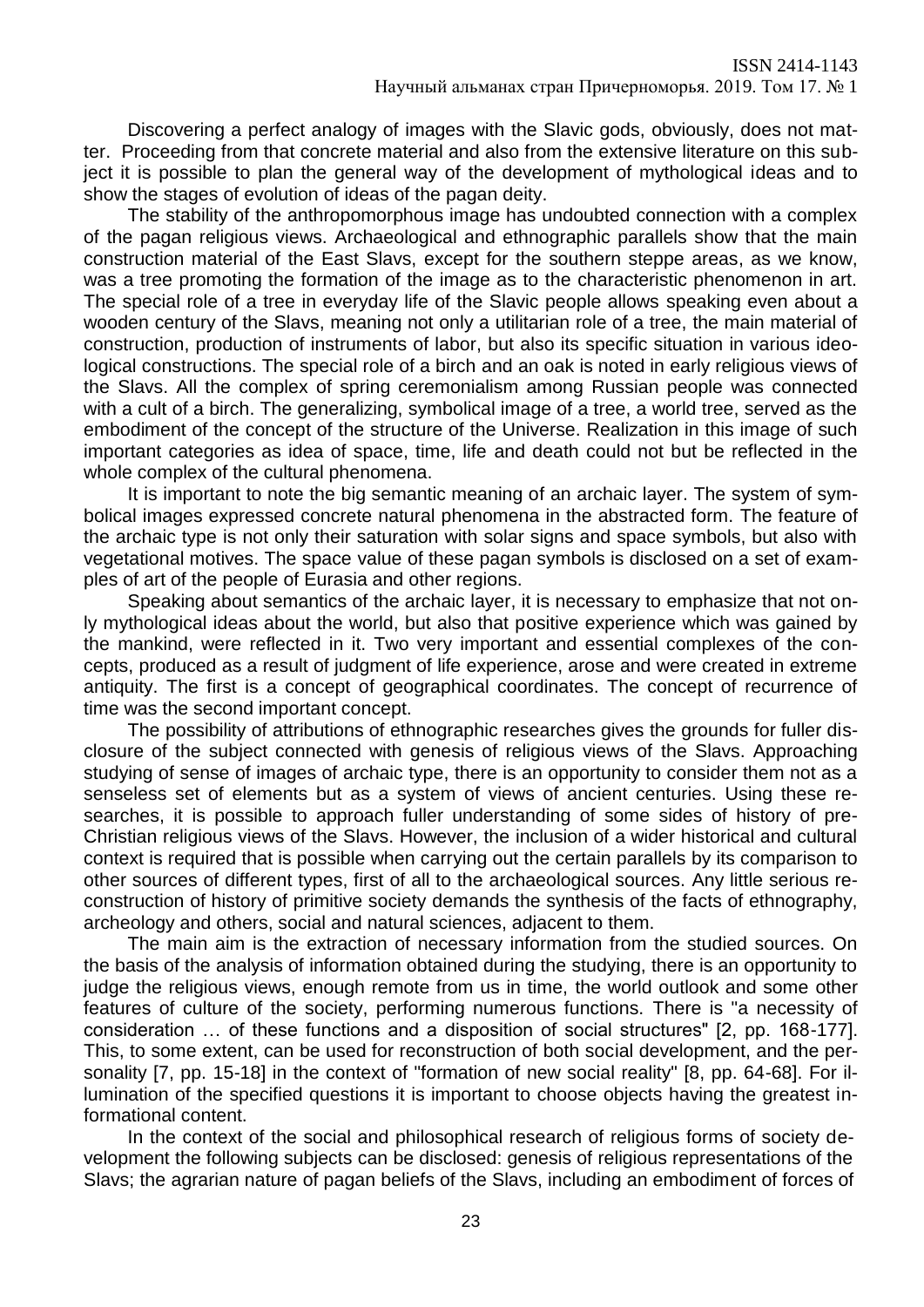nature, their personification, a pagan pantheon of deities; syncretism of national religious views, synthesis of paganism with Christianity [1, pp. 15-23].

# *Литература*

- 1. *Бакланов И.С.* Роль раннего христианства и нехристианских традиций в развитии европейского интеллектуализма // Научная мысль Кавказа. 2004. № S5. С. 15-23.
- 2. *Бакланова О.А., Бакланов И.С*. Современная российская социальность в контексте социального конструкционизма // Вопросы социальной теории. 2015. Т. 7. № 1-2. С. 168-177.
- 3. *Говердовская Е.В.* Особенности проектирования образовательного пространства высшей школы в поликультурном регионе // Экономические и гуманитарные исследования регионов. 2014. № 4. С. 7-10.
- 4. *Ерохин А.М.* Религия и искусство в системе культуры // European Social Science Journal. 2014. № 7-2 (46). С. 9-12.
- 5. *Ерохин А.М.* Культурологический аспект формирования религиозного сознания // European Social Science Journal. 2013. № 11-1 (38). С. 15-19.
- 6. *Камалова О.Н.* «Созерцание» в философско-культурологических построениях И. Ильина // Гуманитарные и социально-экономические науки. 2012. № 6. С. 29-31.
- 7. *Лобейко Ю.А.* Социально-педагогический аспект активности личности в системе общественного развития // Экономические и гуманитарные исследования регионов. 2015. № 1. С. 15-18.
- 8. *Лукьянов Г.И.* Трансформационные процессы в современном российском обществе как отражение динамики новой социальной реальности // Экономические и гуманитарные исследования регионов. 2017. № 4. С. 64-68.
- 9. *Матяш Т.П., Несмеянов Е.Е.* Православный тип культуры: идея и реальность // Гуманитарные и социально-экономические науки. 2015. № 3 (82). С. 39-44.
- 10. *Месхи Б.Ч., Несмеянов Е. Е.* Теология или лженаука: что на самом деле разрушает отечественное образование // Гуманитарные и социальные науки. 2014. № 4. С. 82-89.
- 11. *Шефф Г.А., Камалова О.Н.* Некоторые аспекты проблемы гносеологического статуса религии в русской религиозной философии: С.Н. Булгаков, П.А. Флоренский, С.Л. Франк // Гуманитарные и социально-экономические науки. 2013. № 4 (71). С. 31-34.

## *References*

- 1. *Baklanov I.S.* Rol' rannego khristianstva i nekhristianskikh traditsii v razvitii evropeiskogo intellektualizma [The role of early Christianity and non-Christian traditions in the development of the European intellectualism]. Nauchnaia mysl' Kavkaza [The Scientific thought of the Caucasus]. 2004. No. S5. pp.15-23 (in Russian).
- 2. *Baklanova O.A., Baklanov I.S.* Sovremennaia rossiiskaia sotsial'nost' v kontekste sotsial'nogo konstruktsionizma [Modern Russian sociality in the context of a social constructionism]. Voprosy sotsial'noi teorii [Questions of the social theory]. 2015. V. 7. No. 1-2. pp. 168-177 (in Russian).
- 3. *Goverdovskaya E.V.* Osobennosti proektirovaniia obrazovatel'nogo prostranstva vysshei shkoly v polikul'turnom regione [Features of design of educational space of the higher school in the polycultural region]. Ekonomicheskie i gumanitarnye issledovaniia regionov [Economic and humanitarian researches of regions]. 2014. No. 4. pp. 7-10 (in Russian).